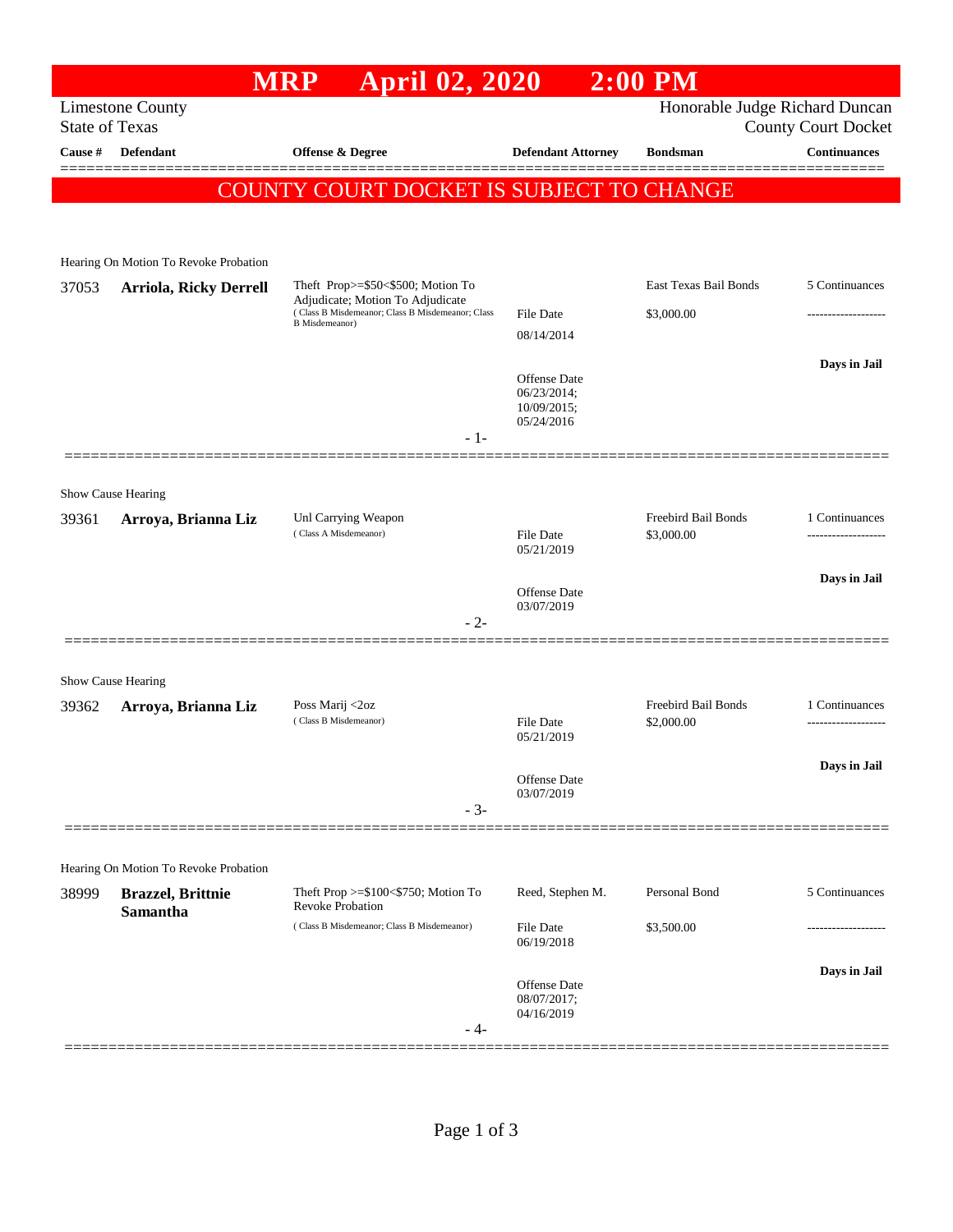|         |                                                                                                                  | <b>MRP</b>                                               | <b>April 02, 2020</b>                            | $2:00$ PM                                    |                     |  |  |
|---------|------------------------------------------------------------------------------------------------------------------|----------------------------------------------------------|--------------------------------------------------|----------------------------------------------|---------------------|--|--|
|         | Honorable Judge Richard Duncan<br><b>Limestone County</b><br><b>County Court Docket</b><br><b>State of Texas</b> |                                                          |                                                  |                                              |                     |  |  |
| Cause # | <b>Defendant</b>                                                                                                 | <b>Offense &amp; Degree</b>                              |                                                  | <b>Defendant Attorney</b><br><b>Bondsman</b> | <b>Continuances</b> |  |  |
|         |                                                                                                                  | COUNTY COURT DOCKET IS SUBJECT TO CHANGE                 |                                                  |                                              |                     |  |  |
|         |                                                                                                                  |                                                          |                                                  |                                              |                     |  |  |
|         |                                                                                                                  |                                                          |                                                  |                                              |                     |  |  |
| 39312   | Hearing On Motion To Revoke Probation<br>Diaz, Carlos Zarate                                                     | Criminal Trespass; Motion To                             | Reed, Benjie                                     | Reed, Benjie                                 | 0 Continuances      |  |  |
|         |                                                                                                                  | Adjudicate<br>(Class B Misdemeanor; Class B Misdemeanor) | File Date                                        | \$3,500.00                                   |                     |  |  |
|         |                                                                                                                  |                                                          | 04/09/2019                                       |                                              | Days in Jail        |  |  |
|         |                                                                                                                  |                                                          | <b>Offense Date</b><br>03/29/2019;<br>02/20/2020 |                                              |                     |  |  |
|         |                                                                                                                  |                                                          | $-5-$                                            |                                              |                     |  |  |
|         |                                                                                                                  |                                                          |                                                  |                                              |                     |  |  |
|         | Show Cause Hearing                                                                                               |                                                          |                                                  |                                              |                     |  |  |
| 39441   | <b>Dixon, Matthew</b><br><b>Marciano</b>                                                                         | Poss Marij <2oz                                          |                                                  | County Bail Bonds                            | 0 Continuances      |  |  |
|         |                                                                                                                  | (Class B Misdemeanor)                                    | File Date<br>07/29/2019                          | \$2,000.00                                   | .                   |  |  |
|         |                                                                                                                  |                                                          | <b>Offense</b> Date                              |                                              | Days in Jail        |  |  |
|         |                                                                                                                  |                                                          | 05/25/2019<br>- 6-                               |                                              |                     |  |  |
|         |                                                                                                                  |                                                          |                                                  |                                              |                     |  |  |
|         | Hearing On Motion To Revoke Probation                                                                            |                                                          |                                                  |                                              |                     |  |  |
| 38419   | <b>Franklin, Drevion</b><br><b>Dante</b>                                                                         | Poss Marij <2oz; Motion To Adjudicate                    |                                                  | Player Bail Bonds                            | 1 Continuances      |  |  |
|         |                                                                                                                  | (Class B Misdemeanor; Class B Misdemeanor)               | <b>File Date</b><br>04/06/2017                   | \$3,000.00                                   | ------------------- |  |  |
|         |                                                                                                                  |                                                          |                                                  |                                              | Days in Jail        |  |  |
|         |                                                                                                                  |                                                          | Offense Date<br>02/16/2017;                      |                                              |                     |  |  |
|         |                                                                                                                  |                                                          | 10/29/2018<br>$-7-$                              |                                              |                     |  |  |
|         |                                                                                                                  |                                                          |                                                  |                                              |                     |  |  |
|         | Show Cause Hearing                                                                                               |                                                          |                                                  |                                              |                     |  |  |
| 39404   | Gladden, Katelyn<br>Hope                                                                                         | Poss Marij <2oz                                          | Spivey, Shirley                                  | County Bail Bonds                            | 0 Continuances      |  |  |
|         |                                                                                                                  | (Class B Misdemeanor)                                    | File Date<br>06/27/2019                          | \$2,000.00                                   |                     |  |  |
|         |                                                                                                                  |                                                          |                                                  |                                              | Days in Jail        |  |  |
|         |                                                                                                                  |                                                          | <b>Offense Date</b><br>05/22/2019                |                                              |                     |  |  |
|         |                                                                                                                  |                                                          | $-8-$                                            |                                              |                     |  |  |